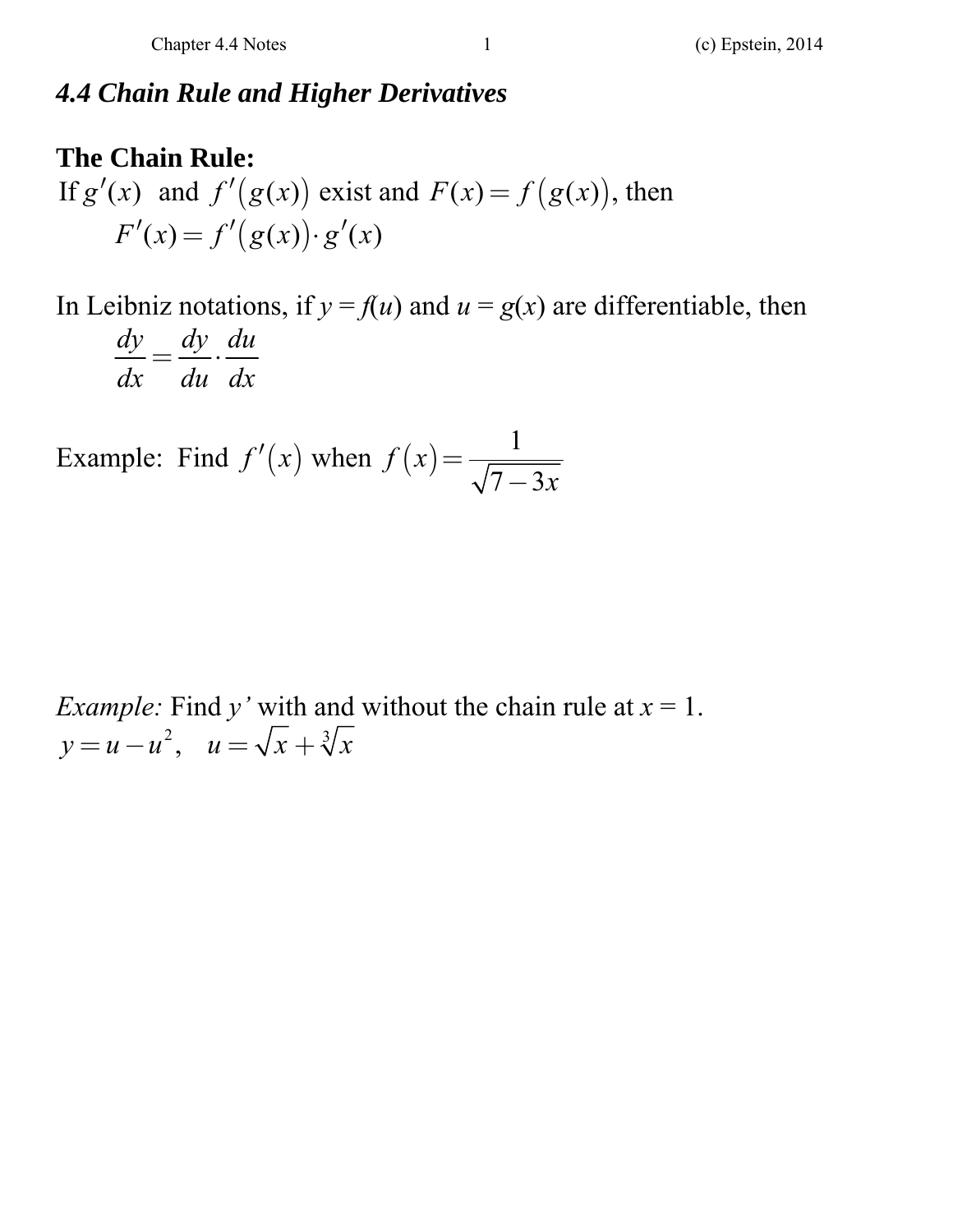Commonly use the chain rule and the power rule together,

$$
\frac{d}{dx}\left(u^n\right) = nu^{n-1}\frac{du}{dx}
$$

*Example:* Find the derivatives of the following functions

$$
F(x) = \left(x^3 - 5x\right)^4
$$

$$
g(t) = (6t^2 + 5)^3 (t^3 - 7)^4
$$

$$
y = \left(\frac{x}{2(x^2 - 1)^2 - 1}\right)^2
$$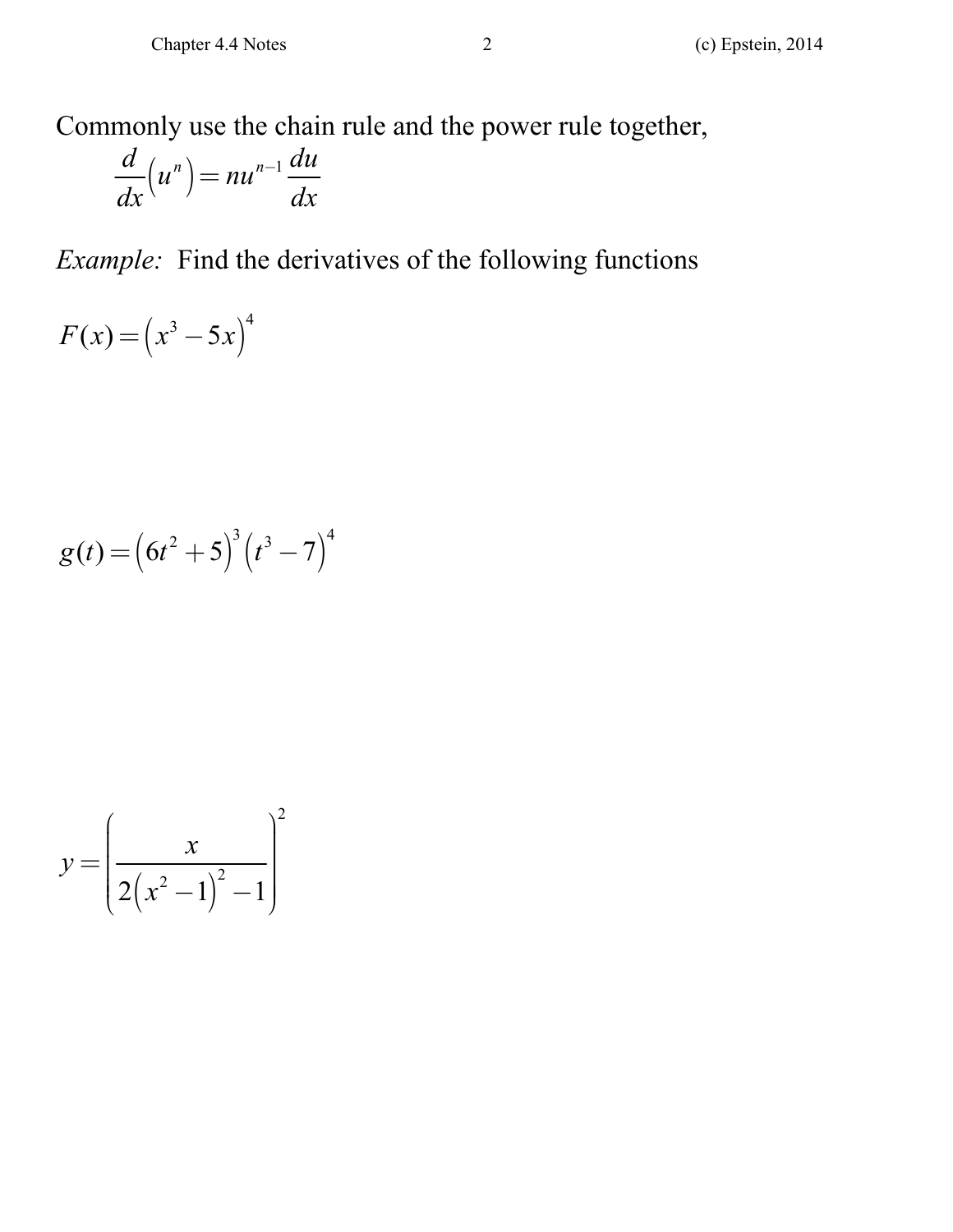*Example:* Find the equation of the tangent line to the curve at the given point.

 $y = \sqrt{x + (1/x)}, (1, \sqrt{2})$ 

*Example:* Suppose that  $w = u \circ v$  and  $u(0) = 1$ ,  $v(0) = 2$ ,  $u'(0) = 3$ ,  $u'(2) = 4$ , *v*′ (0)=5, and  $\overline{v}$ <sup>'</sup> (2) = 6. Find *w*<sup>'</sup> (0).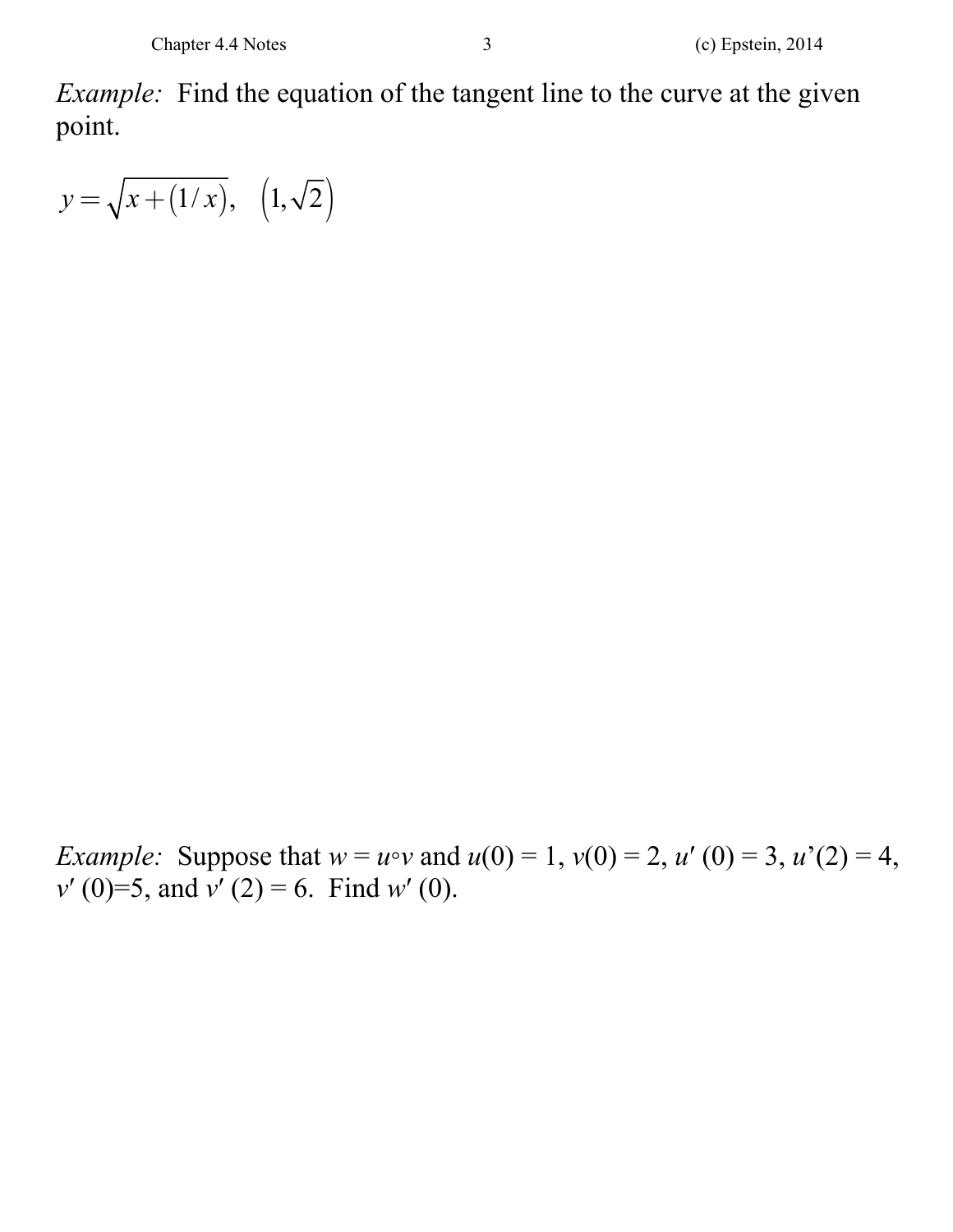## **4.4.2 Implicit Differentiation**  *Example:* Find  $\frac{dy}{dx}$  when  $\frac{dy}{dx}$  when  $\sqrt{x} + \sqrt{y} = 4$

When  $y = f(x)$ , then *y* is an explicit function of *x* and  $y' = dy/dx$  is straightforward. When this is not the case, we can use implicit differentiation which consists of differentiating both sides of the relation with respect to *x* and solving for *y*′.

$$
\sqrt{x} + \sqrt{y} = 4
$$

Example: Find 
$$
\frac{dy}{dx}
$$
 when

 $\sqrt{xy} - 2x = \sqrt{y}$ 

$$
y^5 + 3x^2y^2 + 5x^4 = 12
$$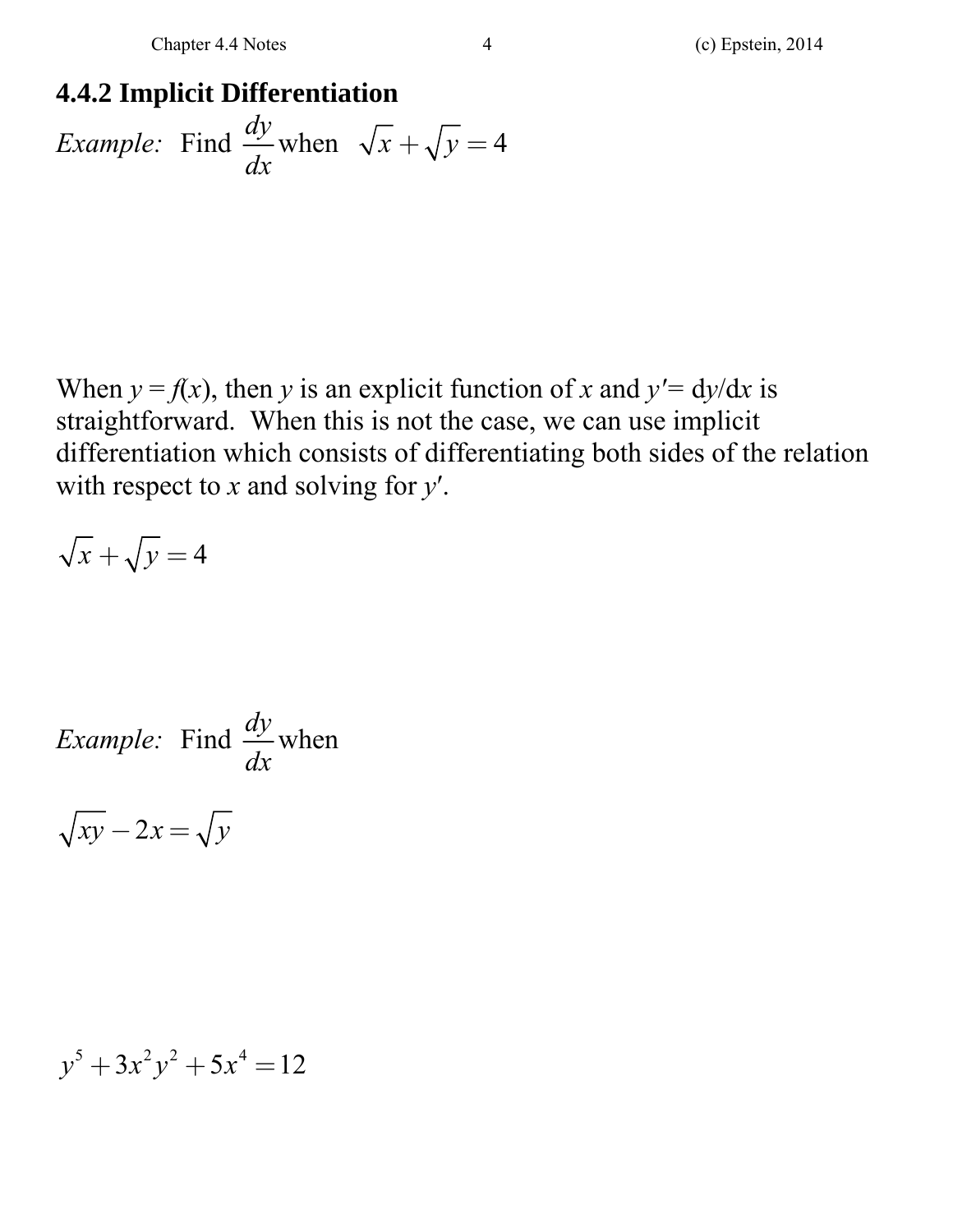*Example:* Regard *y* as the independent variable and *x* as the dependent variable and find d*x*/d*y* for

$$
(x^2 + y^2)^2 = ax^2y
$$

*Example*: If 
$$
[g(x)]^2 + 12x = x^2g(x)
$$
 and  $g(3) = 4$ , find  $g'(3)$ .

*Example:* Find an equation of the tangent line to the curve at the given point.  $(x^{2/3} + y^{2/3}) = 4$  at  $(-3\sqrt{3},1)$ 

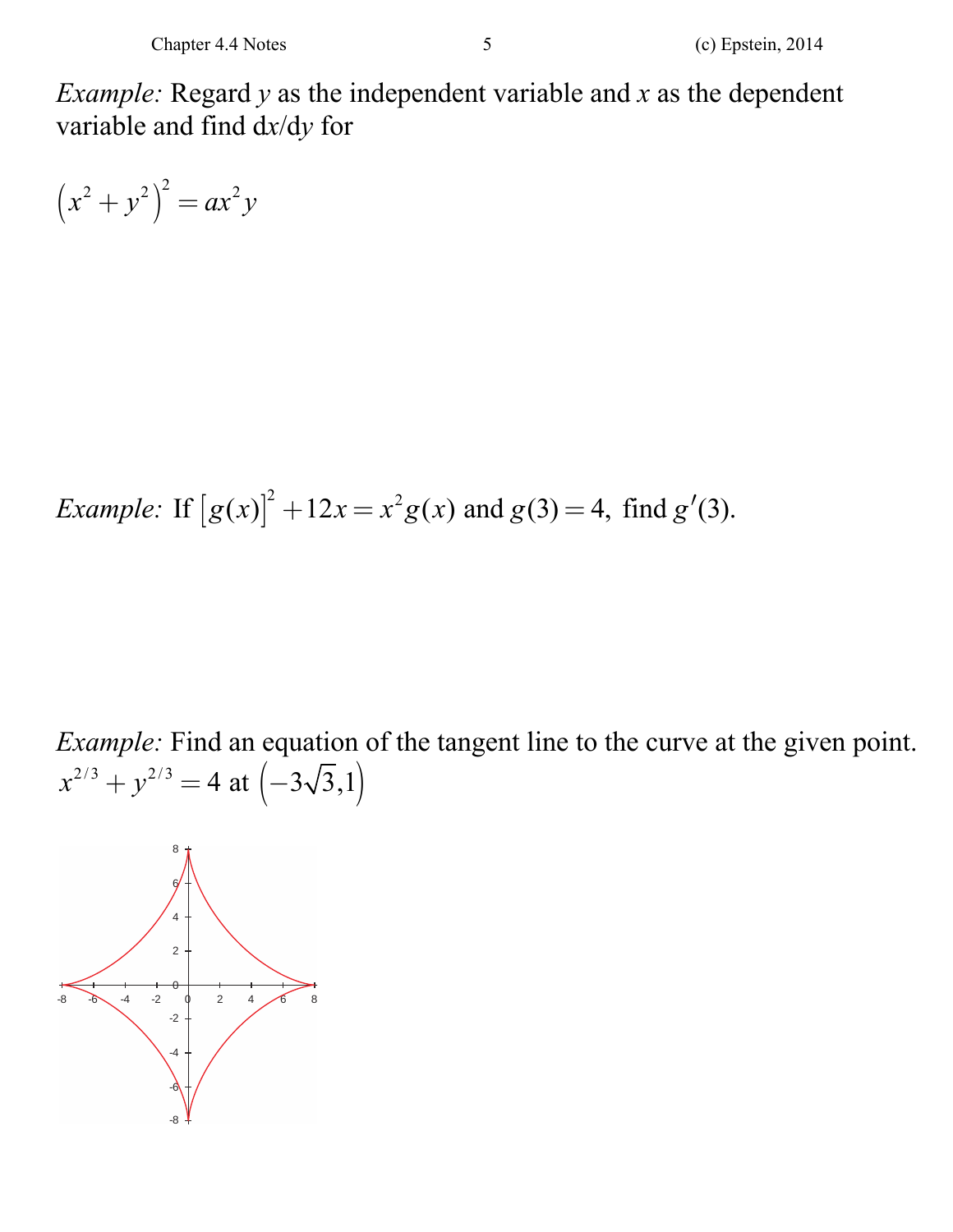### **4.4.3 Related Rates**

*Example*: Consider a circle of radius  $r(t)$  that is increasing its radius at a rate of 5mm/sec. How is the area of the circle changing at time  $t = 1$ ?



*Example:*  If  $x^2 + 3xy + y^2 = 1$  and  $dy/dt = 2$ , find  $dx/dt$  when  $y = 1$ .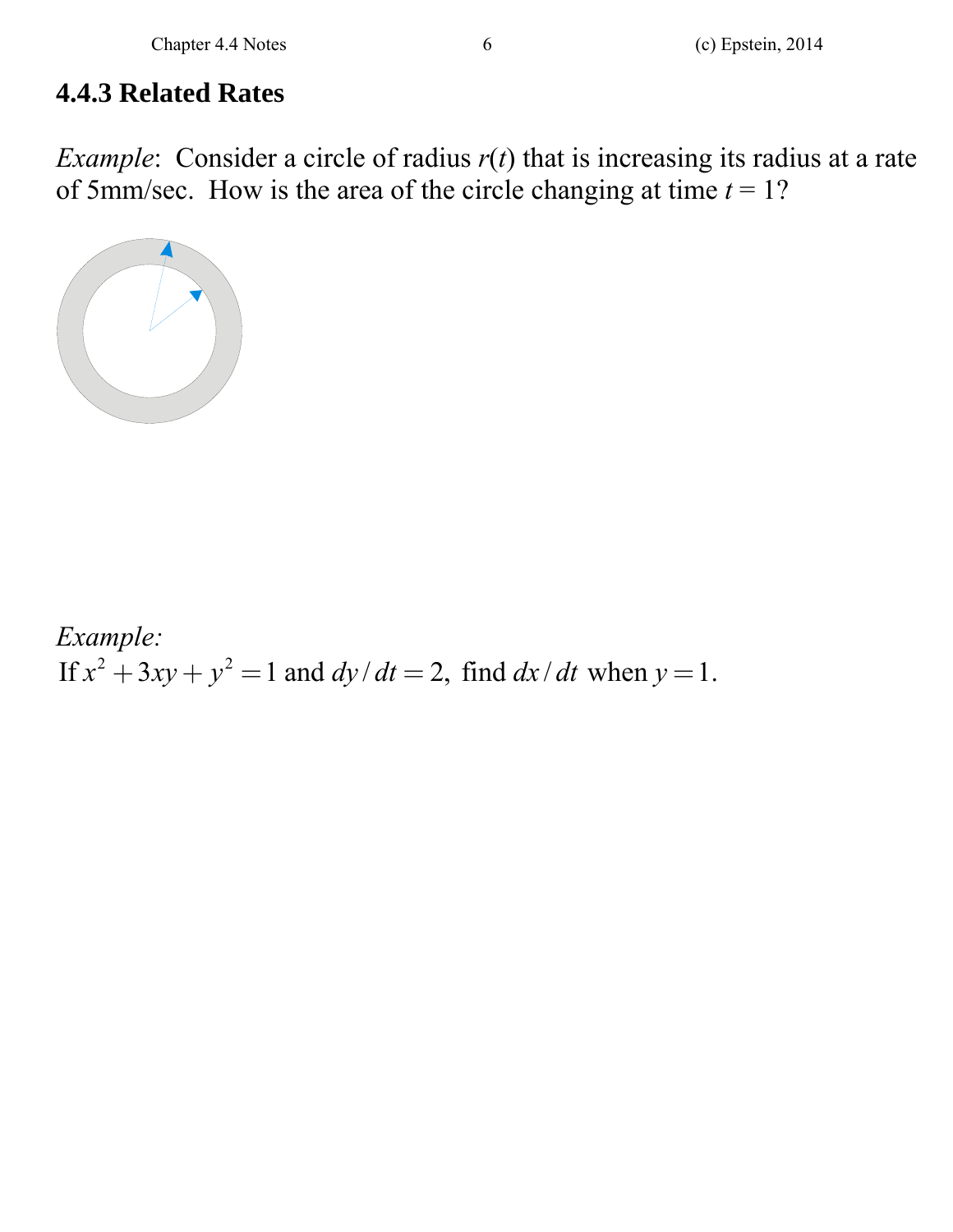*Example:* If a spherical snowball melts so that its surface area decreases at a rate of 1 cm<sup>2</sup>/min, find the rate at which the diameter decreases when the diameter is 10 cm.

*Example:* A spotlight on the ground shines on a wall 12 meters away. If a man 2 meters tall walks from the spotlight towards the building at a speed of 1.6 m/s, how fast is his shadow on the building decreasing when he is 4 meters from the building?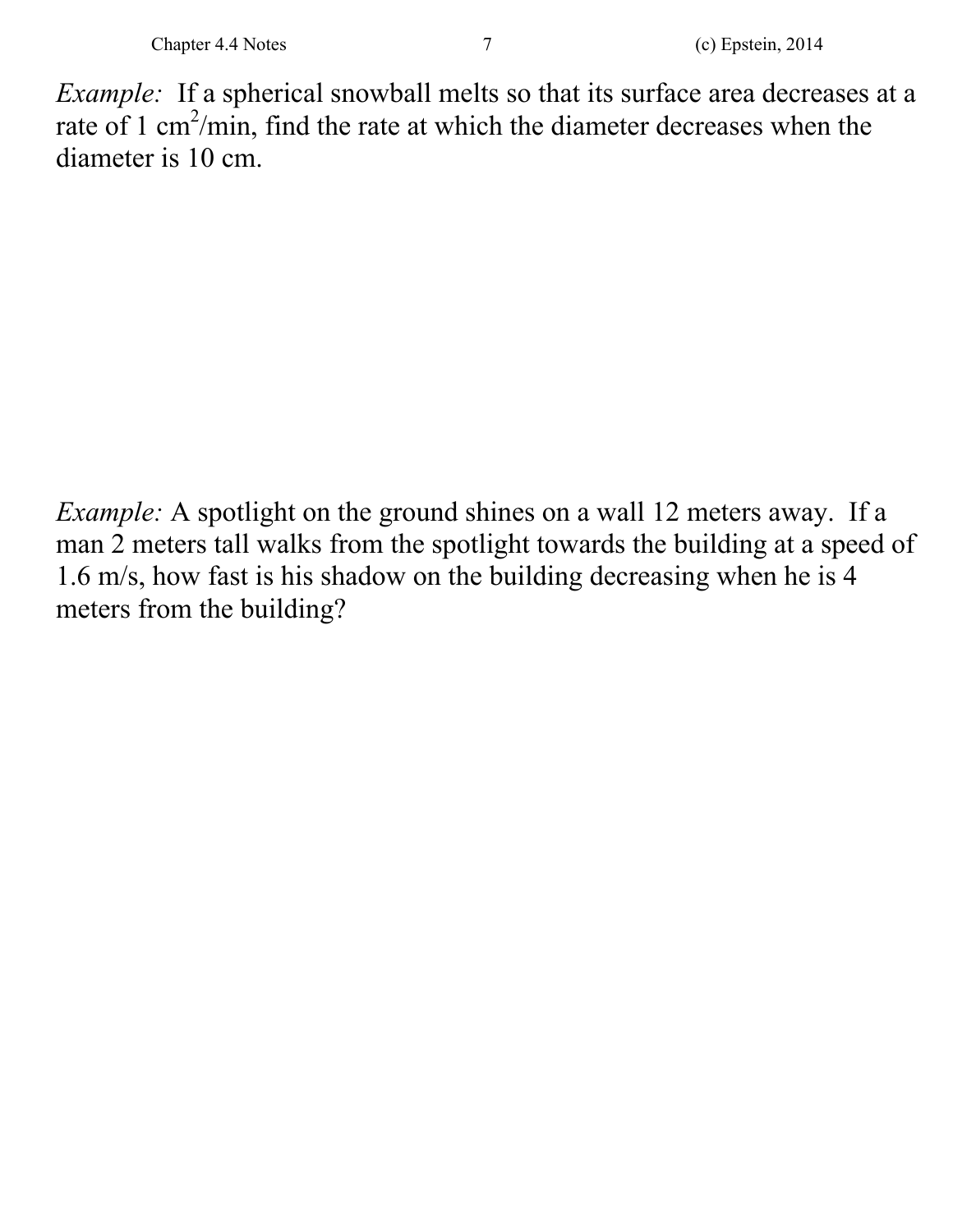*Example:* At noon, ship A is 150 km west of ship B. Ship A is sailing east at 35 km/hr and ship B is sailing north at 25 km/hr. How fast is the distance between the ships changing at 4:00 PM?

*Example:* A storm is 50 miles offshore and its path is perpendicular to a straight shoreline. It is approaching the show at a rate of 4 mph. A van traveling along the shoreline wants to stay exactly 50 miles from the storm and remain along the shoreline. The van starts at the point on the shoreline in the path of the storm.

Find a formula for the speed that the van must maintain to remain 50 miles from the storm. What is the speed of the van when the storm is 40 miles from shore?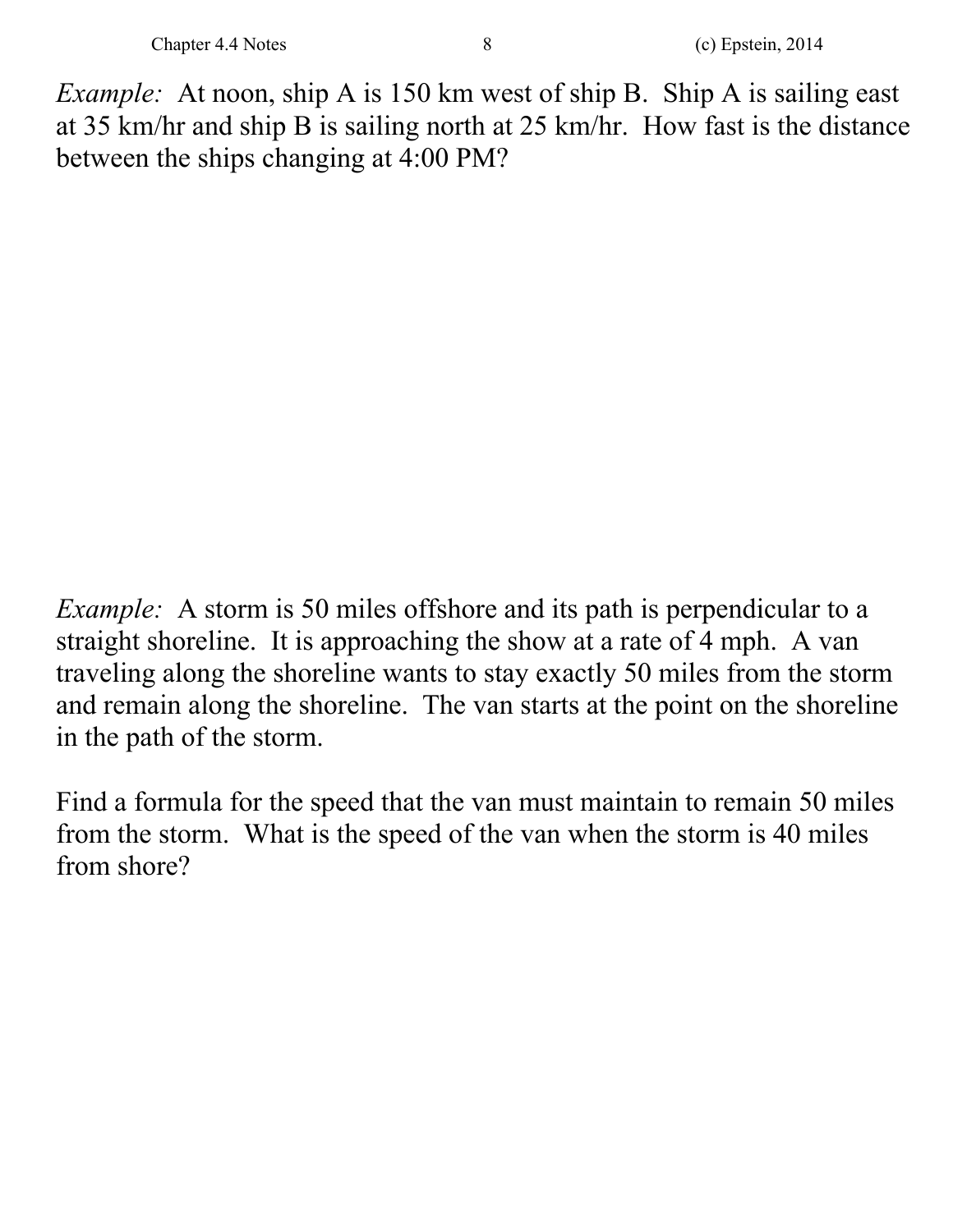#### **4.4.4 Higher Derivatives**

The second derivative of the function  $y = f(x)$  is  $(f'(x))$ 2  $\mathcal{L}(x) = \frac{u}{dx} (f'(x)) = \frac{u}{dx} \left| \frac{u}{dx} f(x) \right| = \frac{u}{dx^2} = D^2 f(x) = D_x^2 f(x)$  $y'' = f''(x) = \frac{d}{dx}(f'(x)) = \frac{d}{dx}(\frac{d}{dx}f(x)) = \frac{d^2y}{dx^2} = D^2f(x) = D_x^2f(x)$  $\left(\frac{d}{dx}f(x)\right)$ The third derivative of the function  $y = f(x)$  is  $(f''(x))$ 3  $\mathcal{L}(x) = \frac{a}{dx} (f''(x)) = \frac{a}{dx^3} = D^3 f(x) = D_x^3 f(x)$  $y''' = f'''(x) = \frac{d}{dx}(f''(x)) = \frac{d^3y}{dx^3} = D^3f(x) = D_x^3f(x)$  $f''' = f'''(x) = \frac{a}{f}(f''(x)) = \frac{a}{f} = D^3 f(x) =$ 

The *n*<sup>th</sup> derivative of the function 
$$
y = f(x)
$$
 is  
\n
$$
y^{(n)} = f^{(n)}(x) = \frac{d}{dx} (f^{(n-1)}(x)) = \frac{d^n y}{dx^n} = D^n f(x) = D^n_x f(x)
$$

*Example:* Find the second derivative of the following functions  $g(u) = \frac{1}{\sqrt{1 - u}}$ 

*Example:* Find a formula for  $f^{(n)}(x)$  when  $f(x) = \frac{1}{(1-x)^2}$ Find a formula for  $f^{(n)}(x)$  when  $f(x) = \frac{1}{(1-x)}$  $f^{(n)}(x)$  when  $f(x) = \frac{1}{(1-x)^2}$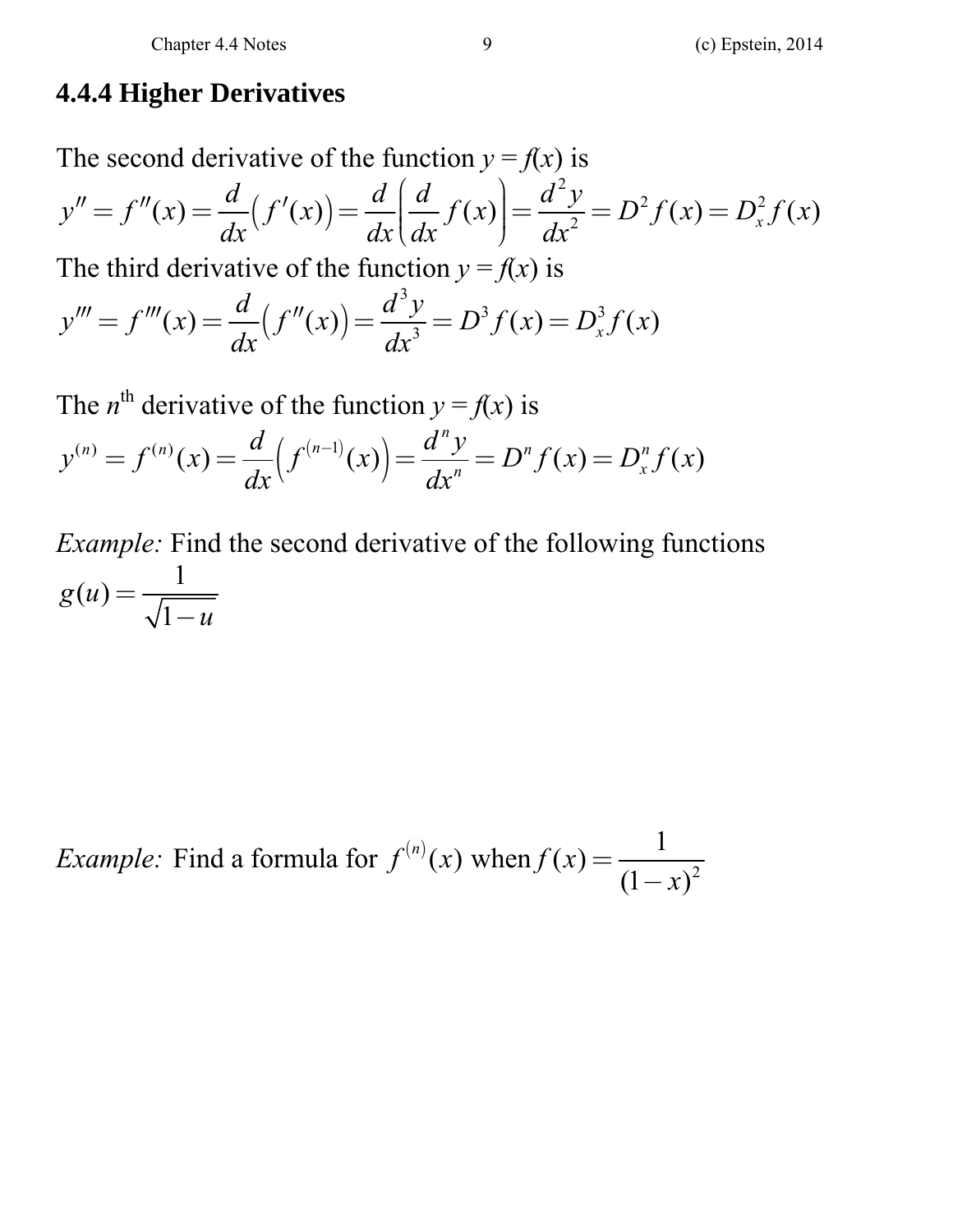The instantaneous rate of change of the velocity is the **acceleration**. So if *s*(*t*) is the position of an object at time *t*, the acceleration is  $a(t) = v'(t) = s''(t)$ 

*Example:* Given the position in meters at time *t* in seconds of an object is given by  $s = 2t^3 - 9t^2$ , find the times when the acceleration is zero. At the times when the acceleration is zero, where is the object and what is the object's velocity?

*Example:* Find  $f''(x)$  if  $f(x) = g(x^3) + (g(x))^3$ 

*Example:* Find y'' by implicit differentation for  $\sqrt{x} + \sqrt{y} = 1$ .